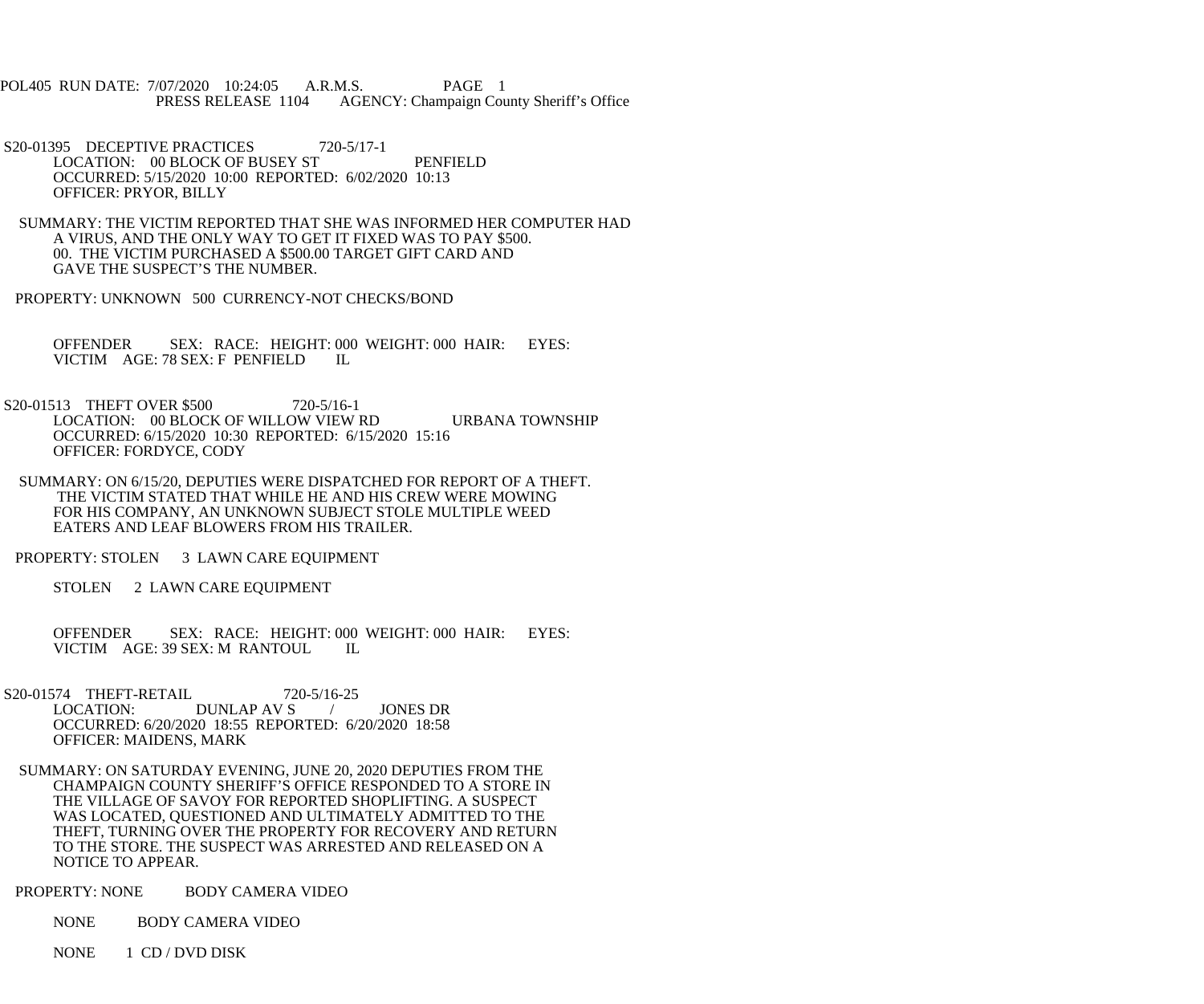POL405 RUN DATE: 7/07/2020 10:24:05 A.R.M.S. PAGE 2<br>PRESS RELEASE 1104 AGENCY: Champaign Cou AGENCY: Champaign County Sheriff's Office STOLEN 37 HOUSEHOLD WARES

UNKNOWN 1 DOCUMENTS / RECEIPTS

 OFFENDER AGE: 24 SEX: F VICTIM WALMART SAVOY IL

ARRESTS: LANE-MCELRATH CIARA BRIANNA AGE: 24 SEX: F 1831 VALLEY RD APT #A CHAMPAIGN IL<br>CHARGE: THEFT-RETAIL 720-5/16-25 THEFT-RETAIL 720-5/16-25 THEFT-RETAIL<br>BY: MAIDENS, MARK AT: DUNLAP AVE/JONES DR

S20-01583 CRIMINAL DAMAGE TO PROPERTY 720-5/21-1<br>LOCATION: 00 BLOCK OF LONG ST N TOLONO LOCATION: 00 BLOCK OF LONG ST N OCCURRED: 6/21/2020 19:30 REPORTED: 6/21/2020 20:39 OFFICER: PING, JOEL

 SUMMARY: ON JUNE 21, 2020, CHAMPAIGN COUNTY SHERIFF'S DEPUTIES RESPONDED TO AN ADDRESS IN THE VILLAGE OF TOLONO FOR REPORT OF CRIMINAL DAMAGE TO PROPERTY. UPON ARRIVAL, DEPUTIES MET WITH THE VICTIM, WHO ADVISED THAT THE SUSPECT HAD ENTERED INTO THE BUSINESS BATHROOM AND CAUSED DAMAGE USING SPRAY PAINT ON THE WALLS AND ITEMS WITHIN. VIDEO EVIDENCE WAS VIEWED AND COLLECTED FROM THE SCENE OF THE SUSPECT ENTERING INTO THE BUSINESS. SUSPECT INFORMATION WAS ALSO COLLECTED. AT THIS TIME, THE SUSPECT HAS NOT YET BEEN LOCATED IN REFERENCE TO THIS INCIDENT. NOTHING FURTHER TO REPORT AT THIS TIME.

PROPERTY: NONE 1 BODY CAMERA VIDEO

DAMAGED 1 BUILDING-INTERIOR

NONE 1 PHOTOS-DIGITAL

OFFENDER SEX: U RACE: U HEIGHT: 000 WEIGHT: 000 HAIR: EYES:<br>VICTIM CASEY'S GENERAL STORE TOLONO IL VICTIM CASEY'S GENERAL STORE

## S20-01585

LOCATION: 00 BLOCK OF WINGSTEM DR ST JOSEPH OCCURRED: 6/21/2020 21:27 REPORTED: 6/21/2020 21:27 OFFICER: WELDON, MATTHEW

 SUMMARY: DISPATCHED TO A ST. JOSEPH ADDRESS IN REFERENCE TO A CHILD CUSTODY ISSUE. THE REPORTING PERSON SAID THE OTHER PARTY WAS VIOLATING A COURT ORDERED CUSTODY AGREEMENT.

PROPERTY: NONE 1 BODY CAMERA VIDEO

UNKNOWN 1 DOCUMENTS / RECEIPTS